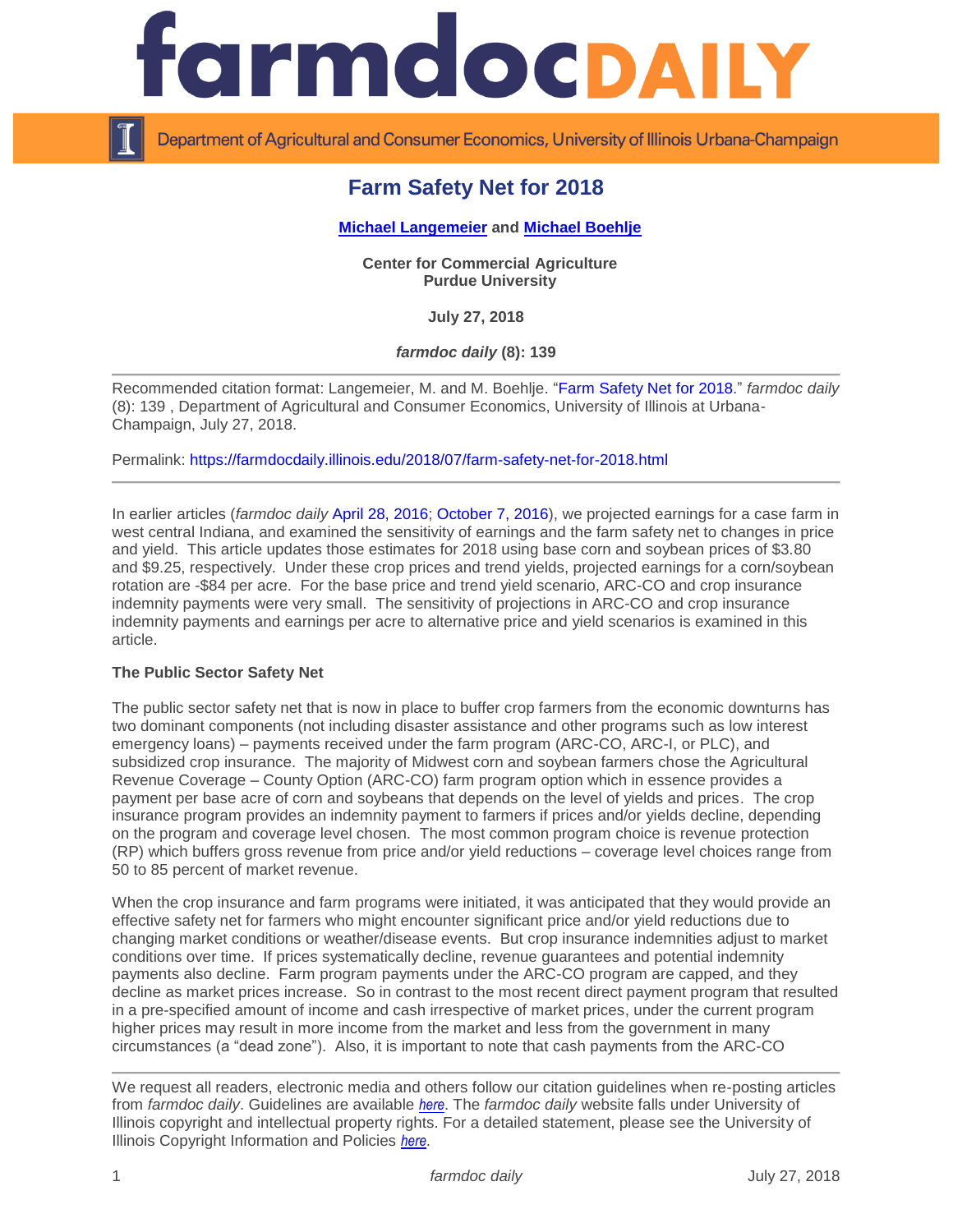program are not received until approximately a year after the crop is harvested, so they are not available to meet cash flow requirements in the year of actual production.

Given these characteristics of the safety net, how effective will it be in buffering the financial stress that crop farmers are facing in light of the recent declines in corn and soybean prices? The numerical analyses below provide insight into the answer to that question.

### **Illustration Using an Indiana Case Farm**

Average projected gross revenue and earnings for the 2018 are presented in table 1 for an Indiana case farm in west central Indiana (White County). Trend yields for corn and soybeans were used to project 2018 yields. The sensitivity analysis discussed below relaxed these yield assumptions. The July 2018 mid-point prices for corn and soybeans from the most recent WASDE report were used to project crop revenue and ARC-CO payments. Mid-point prices were \$3.80 for corn and \$9.25 for soybeans. Mid-July futures prices were used to project revenue protection harvest prices and crop insurance indemnity payments. Futures prices for soybeans are currently well below the mid-point price projection. The case farm was assumed to be enrolled in the revenue protection crop insurance program and to have chosen the 85 percent coverage level. The low price scenario and the high price scenario in table 1 assumed that corn (soybean) price was \$0.30 (\$0.75) lower and higher, respectively, than the base price. Purdue crop budgets and cash rent estimates were used to estimate crop production costs. Cash and opportunity costs were included in the cost estimates.

|                                           | Price Scenario |          |          |  |  |
|-------------------------------------------|----------------|----------|----------|--|--|
|                                           | Low            | Base     | High     |  |  |
| Corn Yield                                | 183.0          | 183.0    | 183.0    |  |  |
| Soybean Yield                             | 56.0           | 56.0     | 56.0     |  |  |
| Corn Price                                | 3.50           | 3.80     | 4.10     |  |  |
| Crop Insurance Harvest Price for Corn     | 3.30           | 3.60     | 3.90     |  |  |
| Soybean Price                             | 8.50           | 9.25     | 10.00    |  |  |
| Crop Insurance Harvest Price for Soybeans | 7.75           | 8.50     | 9.25     |  |  |
| Crop Revenue                              | 558            | 607      | 655      |  |  |
| Crop Insurance Indemnity                  | 25             | 4        | 0        |  |  |
| <b>ARC-CO Payments</b>                    | $\Omega$       | $\Omega$ | $\Omega$ |  |  |
| Gross Revenue per Acre                    | 583            | 611      | 655      |  |  |
| <b>Total Cost per Acre</b>                | 691            | 691      | 691      |  |  |
| Earnings per Acre                         | $-108$         | -84      | $-36$    |  |  |

# **Table 1. Projected Gross Revenue and Earnings for White County Case Farm**

Crop insurance indemnity payments and ARC-CO program payments in table 1 were computed using the price and yield estimates described above. The crop revenue, crop insurance indemnity payment, ARC-CO payment, gross revenue, total cost, and earnings per acre figures presented in table 1 assume a corn/soybean rotation. Crop insurance indemnity payments would be received for soybeans under the low and base price scenarios. With trend yield, crop insurance indemnity payments for soybeans would start at an approximate price of \$8.65 and would increase as prices fall below \$8.65. As shown in a recent article written by Schnitkey, Sherrick, and Coppess (*farmdoc daily* [July 17, 2018\)](https://farmdocdaily.illinois.edu/2018/07/will-soybean-crop-insurance-payments-in-2018-offset-low-prices.html), at above trend yields the harvest price would have to be relatively lower to trigger crop insurance indemnity payments. Under the price scenarios reported in table 1, the ARC-CO payments for 2018 are projected to be zero for both corn and soybeans. For this case farm, corn and soybean prices would have to fall below \$3.25 and \$8.30 for the farm to receive ARC-CO payments for the respective crops.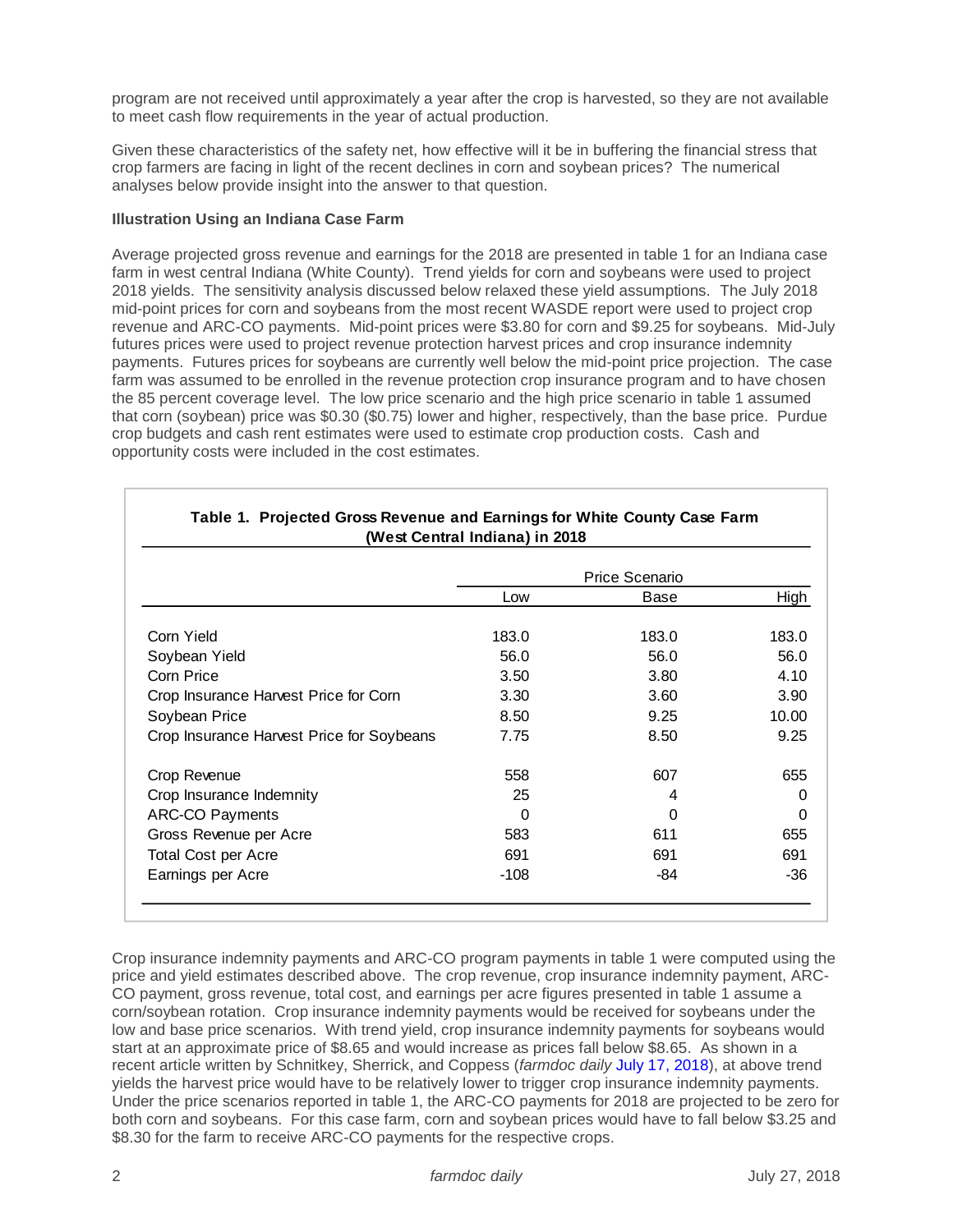Figure 1 illustrates the earnings per acre for 2014-2017 and projections for 2018 for the case farm. Earnings per acre ranged from -\$37 in 2016 to -\$114 in 2015. Projections for 2018 range from -\$108 per acre under the low price scenario to -\$36 per acre under the high price scenario. Projected earnings for the base price scenario is -\$84 per acre. It is important to note that the prices under the high price scenario are similar to projected prices in late May or before the imposition of tariffs.



**Sensitivity of ARC-CO Program Payments to Prices and Yields**

Table 2 examines the sensitivity of earnings and ARC-CO payments per acre for different price and yield scenarios for 2018. The corn and soybean yields in table 1 (i.e., trend yields) and the base price scenario in table 1 were used for the base yield and base price combination in table 2. It is also important to note that table 2 excludes crop insurance premiums and indemnity payments. Five yield and five price scenarios or 25 price/yield combinations are illustrated in table 2. The maximum possible ARC-CO payments for corn and soybeans in 2018 for this case farm are \$55 and \$43, respectively. None of the price and yield scenarios in table 2 exhibited maximum payments for corn or soybeans. The ARC-CO payments would be zero for the 15 percent and 20 percent yield scenarios at crop prices that are 20 percent lower than the base, and for all of the other price scenarios. Earnings per acre in table 2 range from -\$156 per acre for the lowest price and yield combination to \$193 per acre for the highest price and yield combination.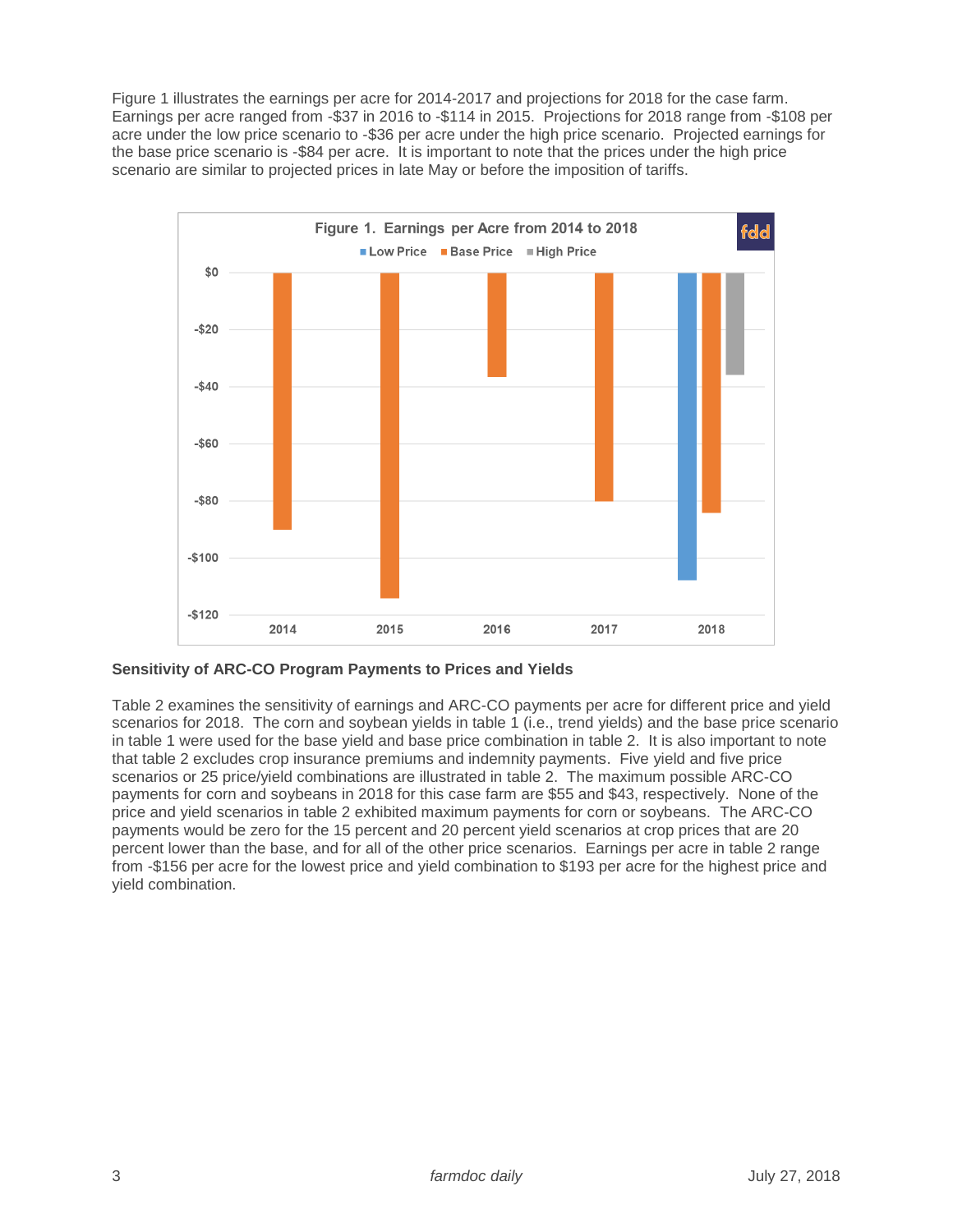|                                                                                                                                                                                                                                                                                                                                                                                                                                                                                                                                                                                                                                                                                                                                                                                                                                                                                                                                                                                                                                                                                                                                                                                                                                                                                  | Prices                |             |            |            |                    |  |  |
|----------------------------------------------------------------------------------------------------------------------------------------------------------------------------------------------------------------------------------------------------------------------------------------------------------------------------------------------------------------------------------------------------------------------------------------------------------------------------------------------------------------------------------------------------------------------------------------------------------------------------------------------------------------------------------------------------------------------------------------------------------------------------------------------------------------------------------------------------------------------------------------------------------------------------------------------------------------------------------------------------------------------------------------------------------------------------------------------------------------------------------------------------------------------------------------------------------------------------------------------------------------------------------|-----------------------|-------------|------------|------------|--------------------|--|--|
| <b>Yield Scenario</b>                                                                                                                                                                                                                                                                                                                                                                                                                                                                                                                                                                                                                                                                                                                                                                                                                                                                                                                                                                                                                                                                                                                                                                                                                                                            | 20% Lower             | 10% Lower   | Base       | 10% Higher | 20% Higher         |  |  |
|                                                                                                                                                                                                                                                                                                                                                                                                                                                                                                                                                                                                                                                                                                                                                                                                                                                                                                                                                                                                                                                                                                                                                                                                                                                                                  | No Crop Insurance     |             |            |            |                    |  |  |
| <b>Trend Yield</b>                                                                                                                                                                                                                                                                                                                                                                                                                                                                                                                                                                                                                                                                                                                                                                                                                                                                                                                                                                                                                                                                                                                                                                                                                                                               |                       |             |            |            |                    |  |  |
| ARC-CO Payment per Acre<br>Earnings per Acre                                                                                                                                                                                                                                                                                                                                                                                                                                                                                                                                                                                                                                                                                                                                                                                                                                                                                                                                                                                                                                                                                                                                                                                                                                     | 34<br>$-156$          | 0<br>$-130$ | 0<br>-69   | 0<br>-8    | 0<br>52            |  |  |
| 5% Higher Yield                                                                                                                                                                                                                                                                                                                                                                                                                                                                                                                                                                                                                                                                                                                                                                                                                                                                                                                                                                                                                                                                                                                                                                                                                                                                  |                       |             |            |            |                    |  |  |
| ARC-CO Payment per Acre<br>Earnings per Acre                                                                                                                                                                                                                                                                                                                                                                                                                                                                                                                                                                                                                                                                                                                                                                                                                                                                                                                                                                                                                                                                                                                                                                                                                                     | 15<br>$-153$          | 0<br>$-103$ | 0<br>-40   | 0<br>24    | 0<br>88            |  |  |
| 10% Higher Yield                                                                                                                                                                                                                                                                                                                                                                                                                                                                                                                                                                                                                                                                                                                                                                                                                                                                                                                                                                                                                                                                                                                                                                                                                                                                 |                       |             |            |            |                    |  |  |
| ARC-CO Payment per Acre<br>Earnings per Acre                                                                                                                                                                                                                                                                                                                                                                                                                                                                                                                                                                                                                                                                                                                                                                                                                                                                                                                                                                                                                                                                                                                                                                                                                                     | 3<br>$-142$           | 0<br>-77    | 0<br>$-11$ | 0<br>56    | $\mathbf 0$<br>123 |  |  |
| 15% Higher Yield                                                                                                                                                                                                                                                                                                                                                                                                                                                                                                                                                                                                                                                                                                                                                                                                                                                                                                                                                                                                                                                                                                                                                                                                                                                                 |                       |             |            |            |                    |  |  |
| ARC-CO Payment per Acre<br>Earnings per Acre                                                                                                                                                                                                                                                                                                                                                                                                                                                                                                                                                                                                                                                                                                                                                                                                                                                                                                                                                                                                                                                                                                                                                                                                                                     | $\mathbf 0$<br>$-121$ | 0<br>$-51$  | 0<br>18    | 0<br>88    | $\mathbf 0$<br>158 |  |  |
| 20% Higher Yield                                                                                                                                                                                                                                                                                                                                                                                                                                                                                                                                                                                                                                                                                                                                                                                                                                                                                                                                                                                                                                                                                                                                                                                                                                                                 |                       |             |            |            |                    |  |  |
| ARC-CO Payment per Acre<br>Earnings per Acre                                                                                                                                                                                                                                                                                                                                                                                                                                                                                                                                                                                                                                                                                                                                                                                                                                                                                                                                                                                                                                                                                                                                                                                                                                     | 0<br>-98              | 0<br>$-25$  | 0<br>48    | 0<br>120   | 0<br>193           |  |  |
| To gauge the interaction between ARC-CO payments and market price increases in more detail, let's<br>examine the results in the first and second columns of table 2. The difference in earnings per acre wher<br>prices increase from 20 percent lower to 10 percent lower than the base depends on the yield scenario<br>examined. This difference in earnings (ARC-CO payments) averages \$57 per acre (\$10 per acre), and<br>ranges from \$26 per acre (\$34 per acre) for the trend yield scenario to \$73 per acre (\$0 per acre) for the<br>20 percent higher yield scenario. To understand what is going on here it is important to remember that<br>the ARC-CO payments depend on national prices and county yields. For some yield scenarios, the<br>increase in gross revenue and margins resulting from a price increase is partially muted by a decline in<br>the ARC-CO payments. As an example, for the trend yield scenario, the ARC-CO payment declines fror<br>\$34 for the 20 percent lower price scenario to \$0 per acre for the 10 percent lower price scenario. In<br>essence, the improvement in gross revenue and earnings from higher prices is partially offset by<br>reduction in government payments, so the effect on earnings is partially muted. |                       |             |            |            |                    |  |  |
| <b>Sensitivity of Farm Safety Net to Prices and Yields</b>                                                                                                                                                                                                                                                                                                                                                                                                                                                                                                                                                                                                                                                                                                                                                                                                                                                                                                                                                                                                                                                                                                                                                                                                                       |                       |             |            |            |                    |  |  |
| Table 3 examines the sensitivity of the farm safety net (ARC-CO program payments plus crop insurance<br>indemnity payments) in 2018 to changes in price and yield. As in table 2, there are 25 price/yield<br>combinations. An 85 percent revenue protection coverage level for crop insurance is used for the<br>illustrations in table 3. The farm safety net per acre in table 3 is computed by adding the ARC-CO<br>payment to the crop insurance indemnity payment. Crop insurance indemnity payments are above \$50<br>per acre for the trend yield, 5 percent higher yield, and 10 percent higher yield combined with the 20<br>percent lower price scenario. Crop insurance indemnity payments are zero for the 10 percent lower pric<br>scenario and yields that are 15 or 20 percent above trend yields, for the base price scenario and yields<br>that are 5 percent or higher than trend yield, and for both the 10 percent and 20 percent higher price and                                                                                                                                                                                                                                                                                                          |                       |             |            |            |                    |  |  |

### **Sensitivity of Farm Safety Net to Prices and Yields**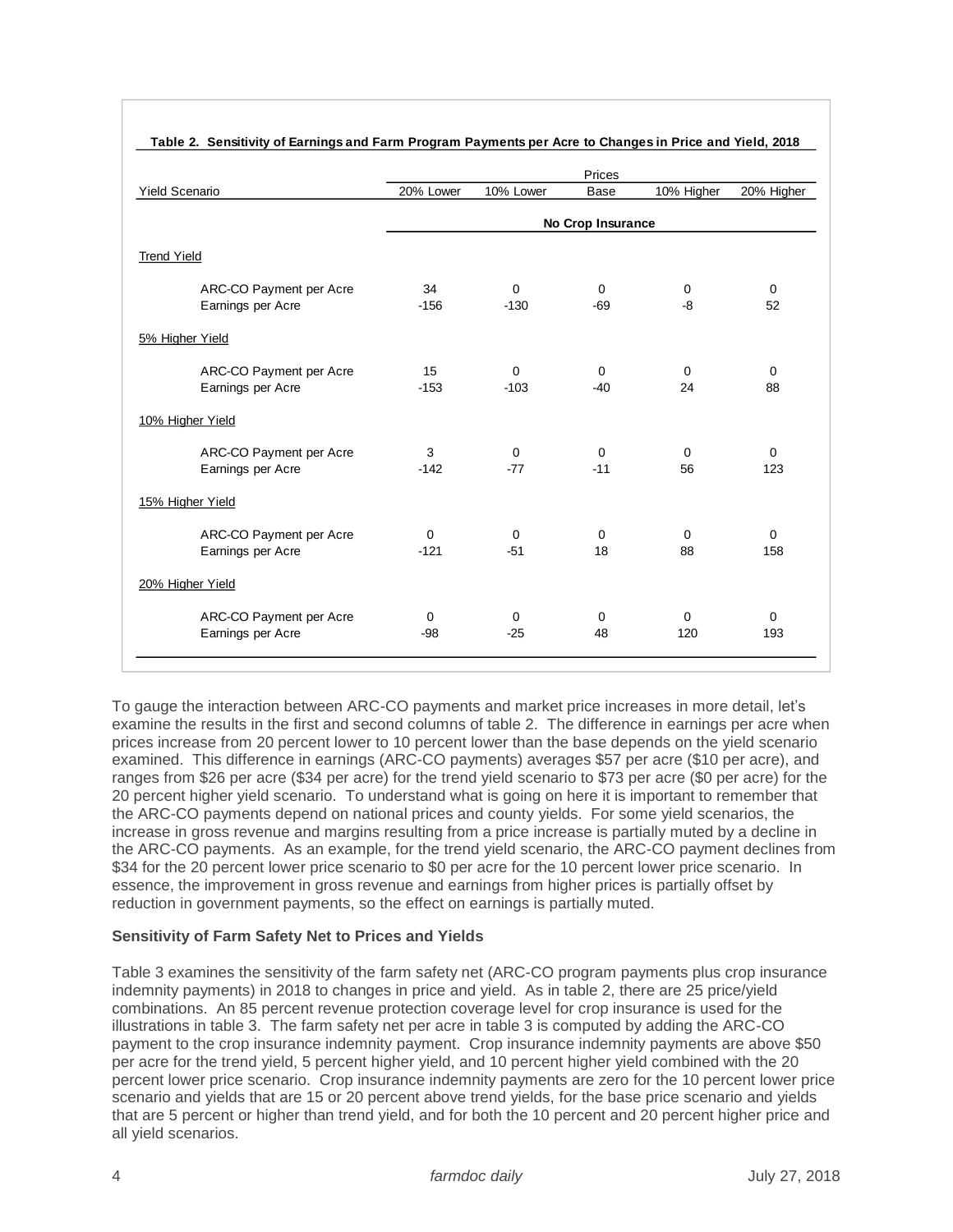| <b>Yield Scenario</b> |                          | Prices                          |             |             |             |             |  |
|-----------------------|--------------------------|---------------------------------|-------------|-------------|-------------|-------------|--|
|                       |                          | 20% Lower                       | 10% Lower   | Base        | 10% Higher  | 20% Higher  |  |
|                       |                          | 85% Revenue Protection Coverage |             |             |             |             |  |
| <b>Trend Yield</b>    |                          |                                 |             |             |             |             |  |
|                       | Crop Insurance Indemnity | 96                              | 39          | 4           | $\mathbf 0$ | $\mathbf 0$ |  |
|                       | ARC-CO Payment           | 34                              | $\mathbf 0$ | $\Omega$    | 0           | $\mathbf 0$ |  |
|                       | Farm Safety Net per Acre | 130                             | 39          | 4           | $\Omega$    | $\mathbf 0$ |  |
|                       | Earnings per Acre        | $-78$                           | $-109$      | $-83$       | $-26$       | 34          |  |
| 5% Higher Yield       |                          |                                 |             |             |             |             |  |
|                       | Crop Insurance Indemnity | 73                              | 17          | $\mathbf 0$ | $\mathbf 0$ | 0           |  |
|                       | ARC-CO Payment           | 15                              | $\mathbf 0$ | 0           | $\mathbf 0$ | 0           |  |
|                       | Farm Safety Net per Acre | 88                              | 17          | $\Omega$    | 0           | $\mathbf 0$ |  |
|                       | Earnings per Acre        | $-98$                           | $-104$      | $-58$       | 6           | 70          |  |
| 10% Higher Yield      |                          |                                 |             |             |             |             |  |
|                       | Crop Insurance Indemnity | 51                              | 6           | 0           | 0           | $\mathbf 0$ |  |
|                       | ARC-CO Payment           | 3                               | $\Omega$    | $\Omega$    | $\Omega$    | $\mathbf 0$ |  |
|                       | Farm Safety Net per Acre | 53                              | 6           | $\Omega$    | $\mathbf 0$ | $\mathbf 0$ |  |
|                       | Earnings per Acre        | $-109$                          | $-89$       | $-29$       | 38          | 105         |  |
| 15% Higher Yield      |                          |                                 |             |             |             |             |  |
|                       | Crop Insurance Indemnity | 28                              | 0           | 0           | 0           | $\mathbf 0$ |  |
|                       | ARC-CO Payment           | $\Omega$                        | $\Omega$    | 0           | $\Omega$    | $\mathbf 0$ |  |
|                       | Farm Safety Net per Acre | 28                              | $\Omega$    | 0           | $\mathbf 0$ | $\mathbf 0$ |  |
|                       | Earnings per Acre        | $-111$                          | -69         | $\Omega$    | 70          | 140         |  |
| 20% Higher Yield      |                          |                                 |             |             |             |             |  |
|                       | Crop Insurance Indemnity | 14                              | 0           | 0           | $\pmb{0}$   | $\pmb{0}$   |  |
|                       | ARC-CO Payment           | $\mathbf 0$                     | 0           | 0           | 0           | 0           |  |
|                       | Farm Safety Net per Acre | 14                              | $\mathbf 0$ | 0           | $\mathbf 0$ | $\mathbf 0$ |  |
|                       | Earnings per Acre        | $-103$                          | $-43$       | 30          | 102         | 175         |  |

Earnings per acre for each combination are illustrated in figure 2. Though ARC-CO and crop insurance indemnity payments were very helpful for several combinations of prices and yields, earnings per acre are still below a negative \$100 for 5 of the 25 price/yield combinations and below a negative \$50 per acre for 11 of the 25 price/yield combinations in table 3. For the price/yield combinations for which a crop insurance indemnity payments were made, earnings per acre ranged from -\$78 per acre to -\$111 per acre. For these same combinations in table 2 (which excluded crop insurance premiums and indemnity payments), earnings per acre ranged from -\$69 per acre to -\$156 per acre. There were 10 price/yield combinations in table 3 with a positive projected earnings per acre. In essence, if crop prices and yields end up being relatively higher than the base prices and trend yields discussed in this article, earnings per acre would be positive.